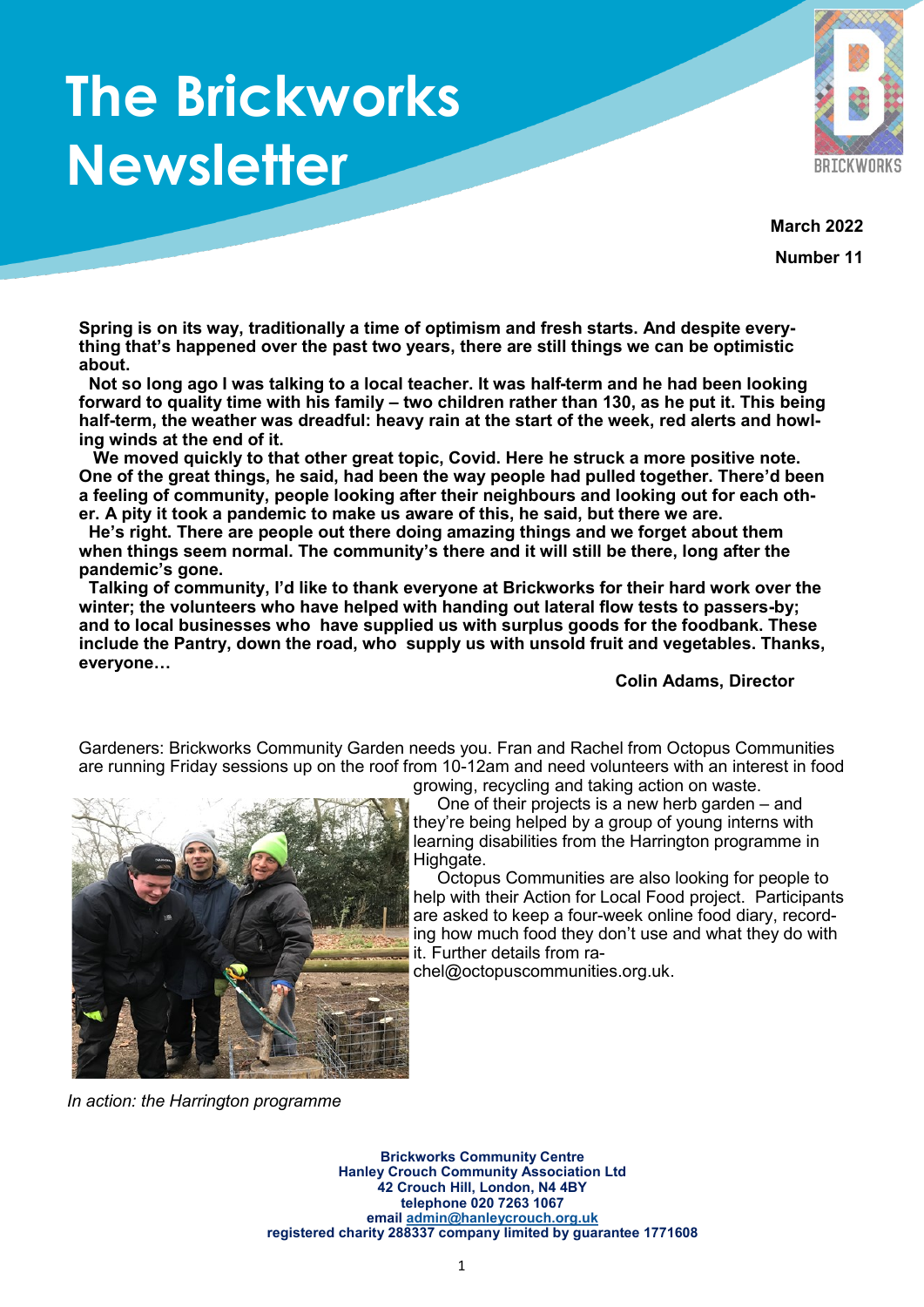**March 2022 Number 11**

Interested in a job in the care sector? Special People, based at Brickworks, is looking for new recruits to work in and around London. Founded in 1998, the organisation offers support for children with learning disabilities, providing short breaks for service users, overnight care, holidays, and also care and companionship for seniors. Special People pay the London Living Wage and provide training. Find out more at their open day on March 4 at Brickworks, from 1 to 4pm

A sure sign of spring is the sight of cricket players flying back to Britain after wintering in hotter climates. But why should they have all the fun? Brickworks has now teamed up with Crouch End Cricket Club to offer Saturday morning classes for 10 to 11-year-olds. The classes, which take place during term-



*Special People need special people….*

time, cost £5 each and include basic skills training and a quick game of cricket. Further details from reception.

St Patrick's Day is one of our great spring festivals – and where better to spend it than at Brickworks, where Glenda Daniel will be hosting an afternoon of music, poetry, food and drink. March 18, from 12.30 to 3.30pm, admission £2.

Lateral flow tests are still available, at time of writing, from 11am to 3.30pm, Mondays to Fridays.

A number of classes will be back in action over the next few weeks. Janelle Oswald's yoga sessions, which will resume from March 3, offer Afrikan yoga (Wednesdays, 12 to 1pm), Ital clubs (Thursdays, 10.45-11.30am) and 'Wisdom Stools' chair-assisted yoga (Fridays, 10.45-11.45). Sounds like a good stress-buster: 'Move, groove and stretch in your chair, using the power of breath. Learn to let go and grow!'

The highly innovative dementia choir set up by Rona Topaz kicks off in April. The same month also sees the return of Brickworks' free dance classes, arranged in conjunction with Sadler's Wells. So if you're into hip-hop, salsa or flamenco – or any of our other classes - do get in touch.

Islington turns into a giant playground on March 23 – and we're all invited to take part. Beat the Street aims to get us out of cars and onto our feet for five weeks of walking, running, cycling or scooting. Participants download a map, then record their daily journeys on sensors fixed to local lampposts. The especially active are in line for prizes, while congestion and pollution hopefully take a dive. More on [www.beatthestreet.me/islington](http://www.beatthestreet.me/islington)

> **Brickworks Community Centre Hanley Crouch Community Association Ltd 42 Crouch Hill, London, N4 4BY telephone 020 7263 1067 email [admin@hanleycrouch.org.uk](mailto:admin@hanleycrouch.org.uk) registered charity 288337 company limited by guarantee 1771608**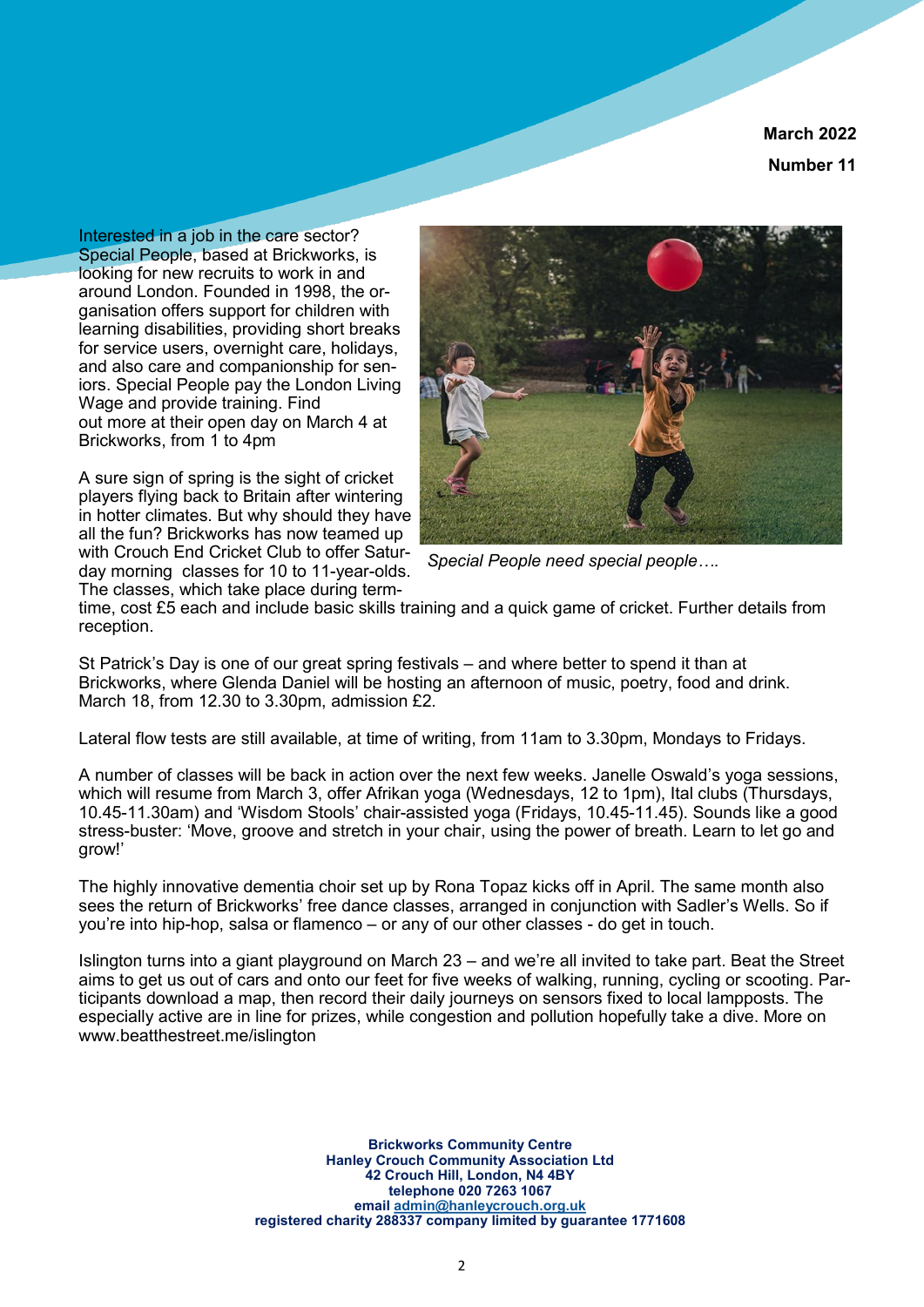# **March 2022**

**Number 11**

If you need help with finance and how to pay the bills  $-$  and who doesn't? – Debt Free London may be worth checking out. A couple of weeks ago, they took to the road in a touring Debt Bus-Ter (shown right), which offers free, confidential and expert advice. It reaches Brickworks on March 4, from 10am to 5pm.

 Debt Free London has also relaunched its 24-hour helpline, which will be open until May 22. More details via debtfree.london or phone 0800 808 5700.

 You can get further financial advice at Brickworks, which has set up an online debt-counselling service



in conjunction with Islington Citizens Advice Bureau. Further details from reception.

Last July, the council invited people to have their say about local safety. Since then they have received more than 2,000 submissions, and will be discussing the findings at a series of zoom-only community conversations. The North Islington discussion (for Tollington and neighbouring wards) takes place on March 1 from 6-8pm. To book a place, and have your say, go to https://bit.ly/36mqSGh

It's good to report that Knitworks at Brickworks, featured in our last issue, has kept going through the pandemic and now attracts a regular group of enthusiasts to its Saturday morning get-togethers. All levels of ability are catered for: one member has branched out into weaving, bringing along her own loom. Sounds like your sort of thing? See you on Saturday, 11am.

We are hoping to launch a series of 'Bricktalks' in June: lectures on subjects that interest us all. More news in our next issue. And if you have something you'd like to hear more about – or someone you'd like to hear talk, please get in touch.

Camden and Islington councils have launched a 'stop smoking' service (breathestopsmoking.org) and would like to hear from current and former smokers to find out how effective it is. To do this, they have put together a short survey, which will take 10 minutes to fill in, and will also be meeting residents in face-to-face and online group discussions. And look out for the prize draw: the winner, to be announced on April 4, will receive a £50 shopping voucher.

To complete the survey click on https://survs.com/survey/7y089xiv95

It is also available on paper – contact marina.chrysou@islington.gov.uk or ring 020 7527 6706.

Let's Talk Islington is running a series of online sessions to discuss inequality and the best ways to challenge it – and to improve the lives of everyone who lives and works in the borough. The roadshow takes place on March 15, at 7.30pm. Register via: <https://bit.ly/3oZzut6>

> **Brickworks Community Centre Hanley Crouch Community Association Ltd 42 Crouch Hill, London, N4 4BY telephone 020 7263 1067 email [admin@hanleycrouch.org.uk](mailto:admin@hanleycrouch.org.uk) registered charity 288337 company limited by guarantee 1771608**